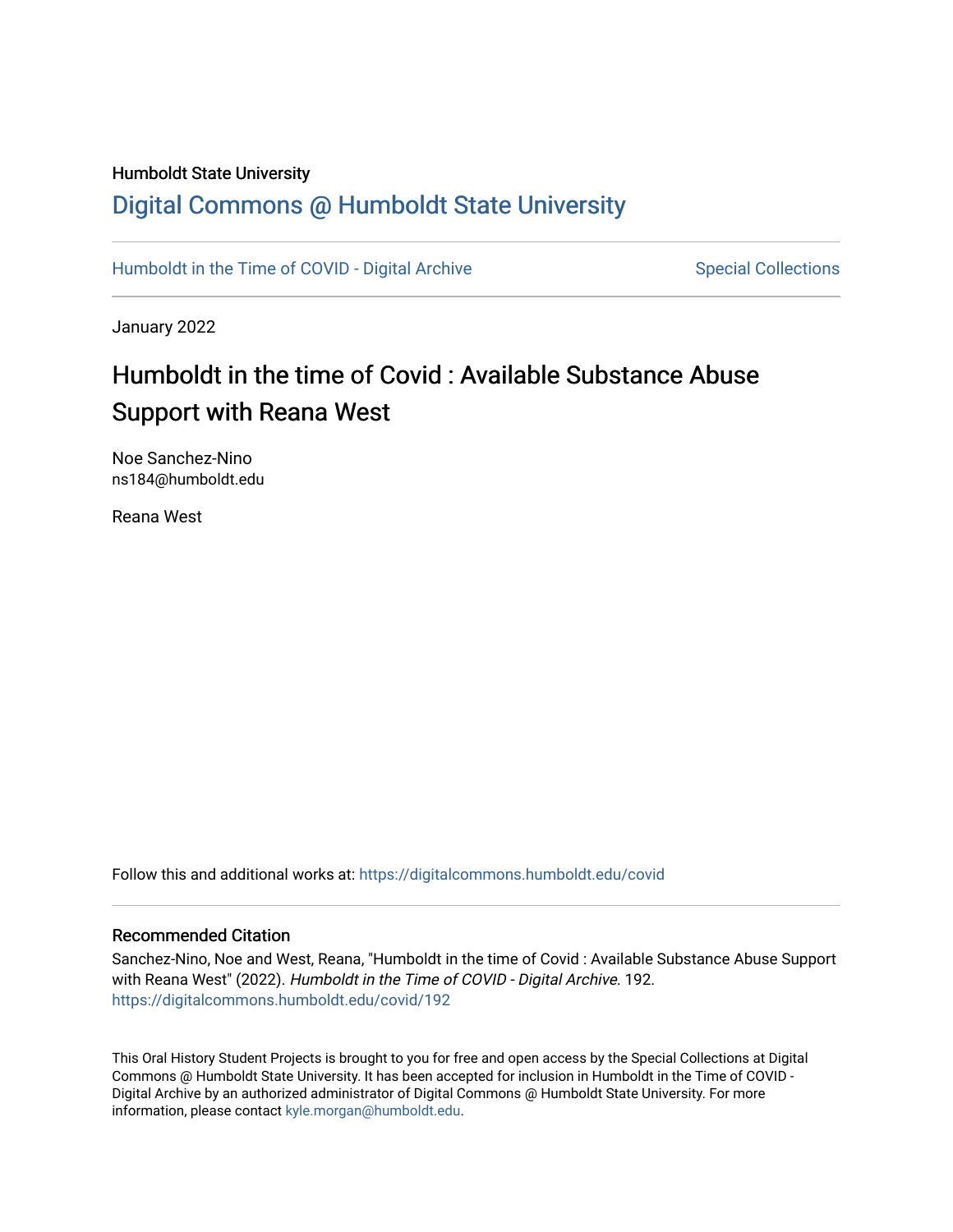## Transcription:

## Noe:

So just to introduce myself and get a little bit of expansion for today my name is Noe Nino and I'm a junior year student studying History and Biology at Humboldt State University and so, I'm taking the internship class with Dr. Suzanne Pasztor who the department head for the history department, and this semester she wanted us to work with people around the community for project Humboldt in the Time of Covid and so each one of us was allowed sort of this freedom to really kind of find out more about our curiosities and find out more about how people locally have been dealing with Covid shutdown and how has that affected their organizations and so people have chosen to speak with religious leaders, business owners, farm owners, and just sort of seen how local community has changed because of covid conditions the aspect that I really cared about was mental health in Humboldt county, and specifically what I would like to learn today a little bit is more about substance abuse which is a topic that I know, is very.. It's talked about in our county and it's something that I feel is like really important to discuss and especially with the appropriate professionals who can give us more information on that one. So, without further ado I would like to ask a few questions about your experience, and so just a general one just to get a little more context; background information, can you tell me a little bit more about what you do at the department of Health and Human Services and what that looks like in substance abuse administration.

Reana :

Sure, but really quick, are you recording it on zoom because I didn't ge the little pop-up.

Noe : Oh no, I have an audio recorder.

Reana : Oh okay, just so you don't…

Noe : Thank you for catching that, yes.

(audible laughter)

## Reana :

Okay, so my title is substance abuse administrator and I'm also… it's like slash senior program manager so we have within the department of behavioral health you have program managers that are allotted a variety of programs. So my programs all involve people who have a substance abuse order diagnosis, so I kind of have two… two things that I do as substance abuse order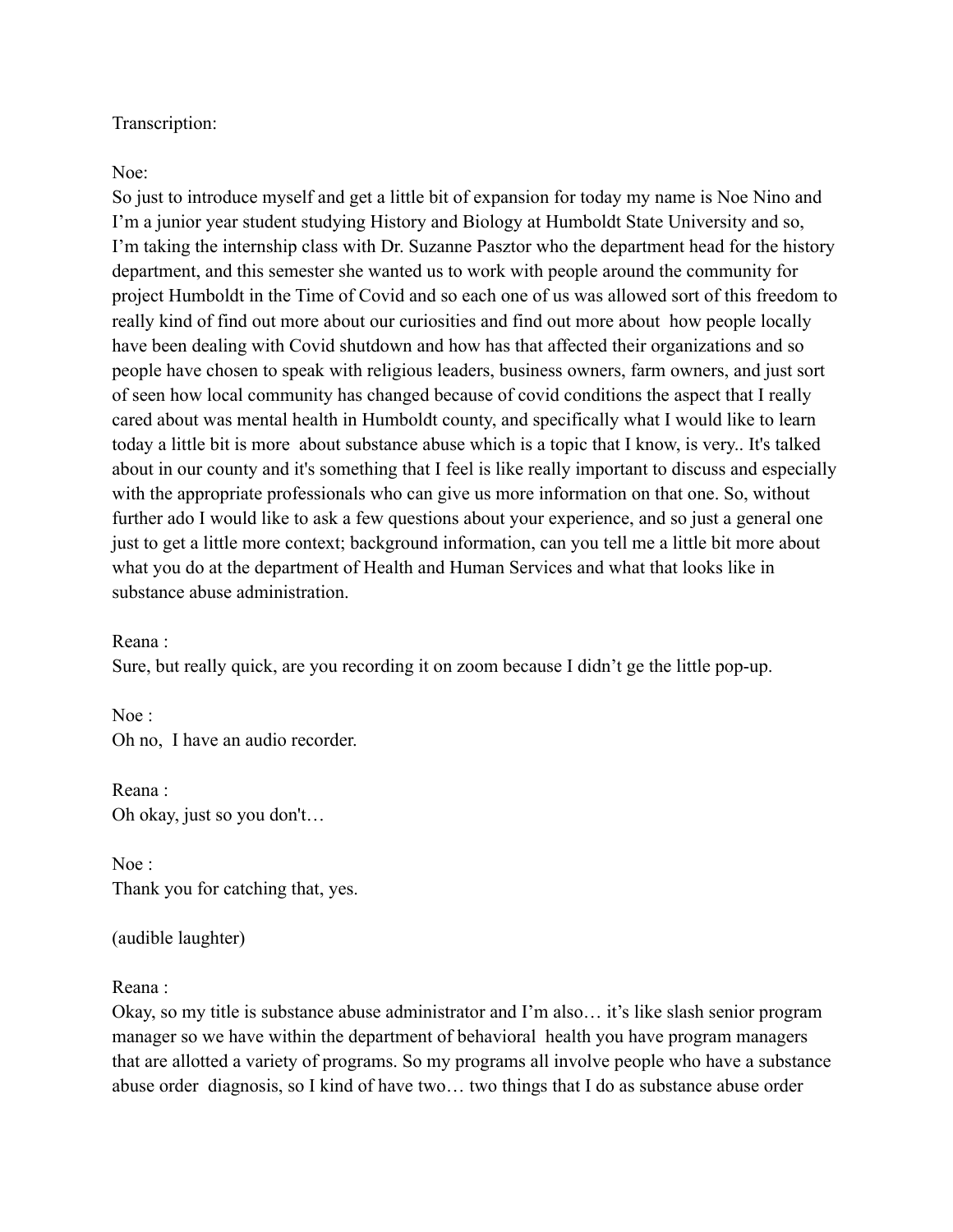administrator, I kind of manage the substance abuse block grant which is kind of this chunk of money we get to spend on very state specific things like perinatal services or adolescent treatment and so that's, so I kind of help manage that grant and then there's applications that so with that and also any other grants that we get or apply for along substance abuse disorder for DHHS so that's the administration part and as a program manager I manage... I manage, it's really about five programs but I just added this other mini program, so we have five programs that are all out-patient programs, some of them are integrated with our counties special mental health system which are people who access special mental health services, which are people with like a level one serious mental illness and then within that system, I have a program called dual recovery program for people with serious mental illness and substance abuse disorder diagnosis and then on the SUB side, I manage some drug medical, so drug Medi-Cal is the payment for programs for people who are on Medi-Cal which is a state aid, right, for medical insurance, so state medical insurance and drug Medi-Cal particularly will pay for out-patient services and also residential services for people who have medical and I manage the two drug Medi-Cal out-patient programs, one of them is Healthy Moms program for women with children under five, who have substance abuse disorder and then the other one is just for… well actually there's three for adults who have a substance abuse disorder without the serious mental health component and then the also adolescence, so it's all of the drug Medi-Cal out-patient treatments that's my program, so I have those three; adults, adolescence, and perinatal, and then I also manage a program called Family Wellness Court for families who are involved in child welfare services who also have substance abuse issues so it's kind of this wrap-around service where there's case management and clinicians who help tribal families get through all of things they need for their change of plans to reunify with their kids. That's a pretty neat program. Then I also have a mental health clinician who is working in the nurse family partnership program which is where nurses and Public Health, that's integrated with public health program were nurses go into the homes of people who moms just had their first kid and just kind of help them everywhere they need. So I have the behavioral health clinician who'll do like therapy with those moms.

#### Noe :

Those are all really great programs, and just from a personal stand point my mom has a child care home here in Fortuna, where we live and she's had it for a few years and so working with her I've seen how those kind of things intersect, how parents who had a history of substance abuse and mothers, first time mothers under those kinds of really precarious situations, I've seen the challenges that… that sort of brings for the family and the family dynamic and the emotional development of the child. It's really heartwarming to see that there's programs that aim to identify that, treat it, and help the family over all. Something that I've sort of seen is that… that first step of seeing that something or someone may need a little bit more help is usually always the hardest and before Covid or really after Covid how did people become familiar with the substance abuse programs and who helps them enroll and learn more about them?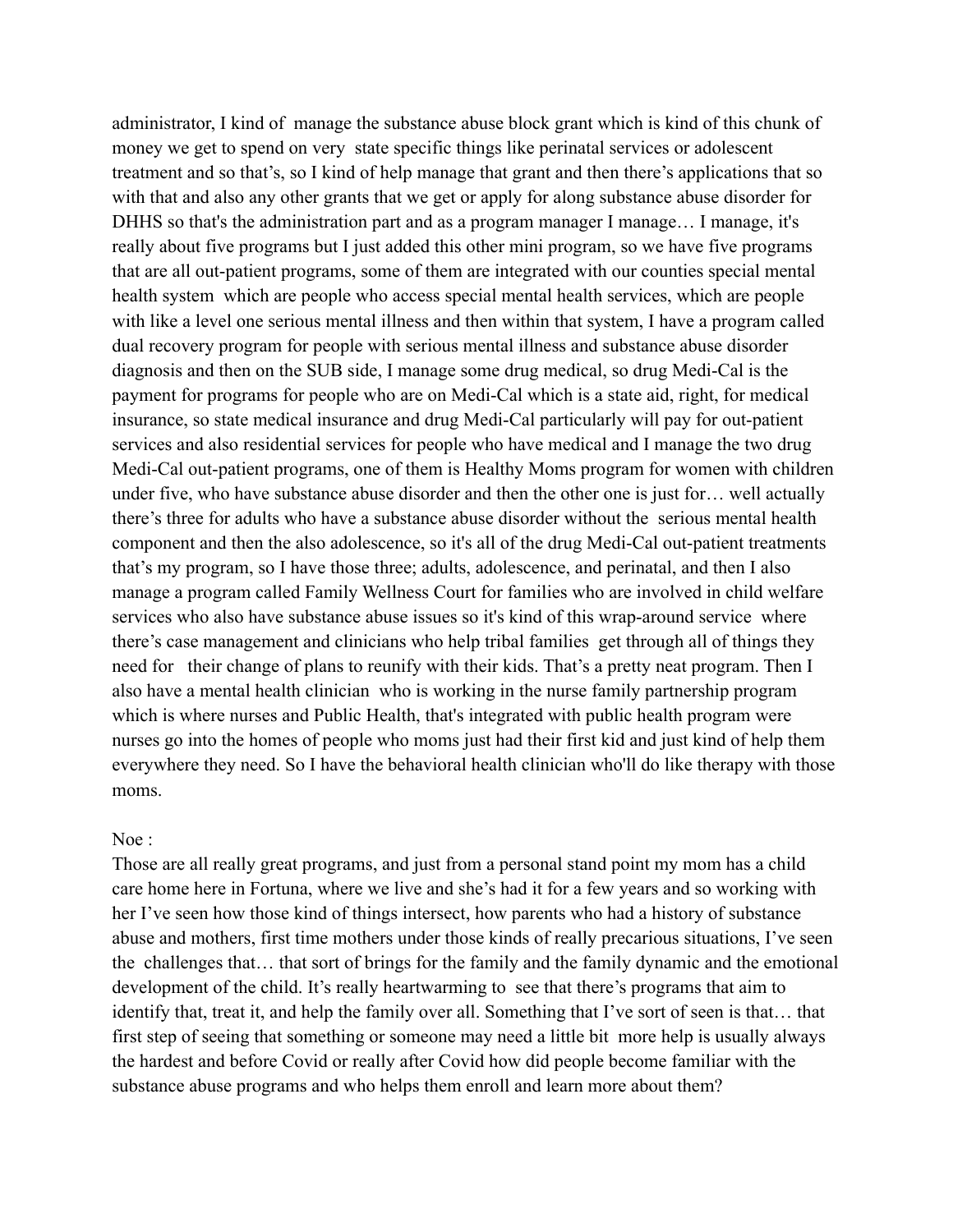## Reana :

Yeah that's a good question, there's kind of a lot of different avenues that someone would get there so probably the biggest thing the biggest change that happened was actually right in the middle of covid, so July 2020 we went from system, a drug medical system where we were called 'state-plan', and then we went into this thing called organized delivery system so it was... It's kind of mucked because it was in the middle of covid and so we weren't sure really, it wasn't… we were able to tell like how our services were being expanded as much because we didn't know why people weren't coming. So July of 2020 we went from just being able to offer with that payment that I was telling you about; the drug Medi-Cal payment, we were only able to offer out-patient group treatment. That was it. So if someone wanted individual treatment they couldn't get it. If they wanted residential services, they couldn't get it, but then when we had the organized delivery system it expanded the payment of services so we were able to offer a lot more. So now, people can get residential services, they can get individual counseling, they can get case management, they can get field services, so that all got added in the middle of Covid. So prior to July 2020 a person generally accessed SUD services through an external way; a motivating force, right so it was often probation like they would get arrested then probation… probation would say, "you have to get SUD treatment." Or they would have a child welfare case and they would say, "you have to get SUD treatment," because that's where the referrals were coming from and they were also paying for any extra services like; residential treatment. Those were coming from child welfare or probation, so when we were able to add that as a medical service as a part of health insurance, it changed a little bit. So, now we have a twenty-four access line, it's called the Beacon Access Line, it's on our website, it says twenty-four hour access. So a person can call that any time twenty-four hours, and get connected with a screening person, a screener… clinician who screens and then get assigned a level of care. So, pre-ODS, we didn't have levels of care, now the level of care is one or two(point)one is out-patient SUD and then anything higher than three is residential. So now, you know… people can just call that number and get services, so I think that's changed a lot of our access because they don't have to just be referred by… or their not… it's being kind of marketed… not marketed but seen as a brain disorder and less of a moral failing and so people in primary care offices are referring to out-patient SUD, or in school systems, instead of just the legal system or the system where you get in trouble, now you get services instead of how about we get services to keep you out of trouble and were seeing a lot more of that, even among the Covid problems.

#### Noe :

Yeah, and that was definitely that was going to follow into my next question actually which was, being a medically underserved area where there is little access to primary care physicians just depending on socio-economic background, the type of insurance that you have, really… just the really long waiting lists, that was something I was going to bring up as a concern, that those primary care physicians are health advocates… there is a really long line to see them, the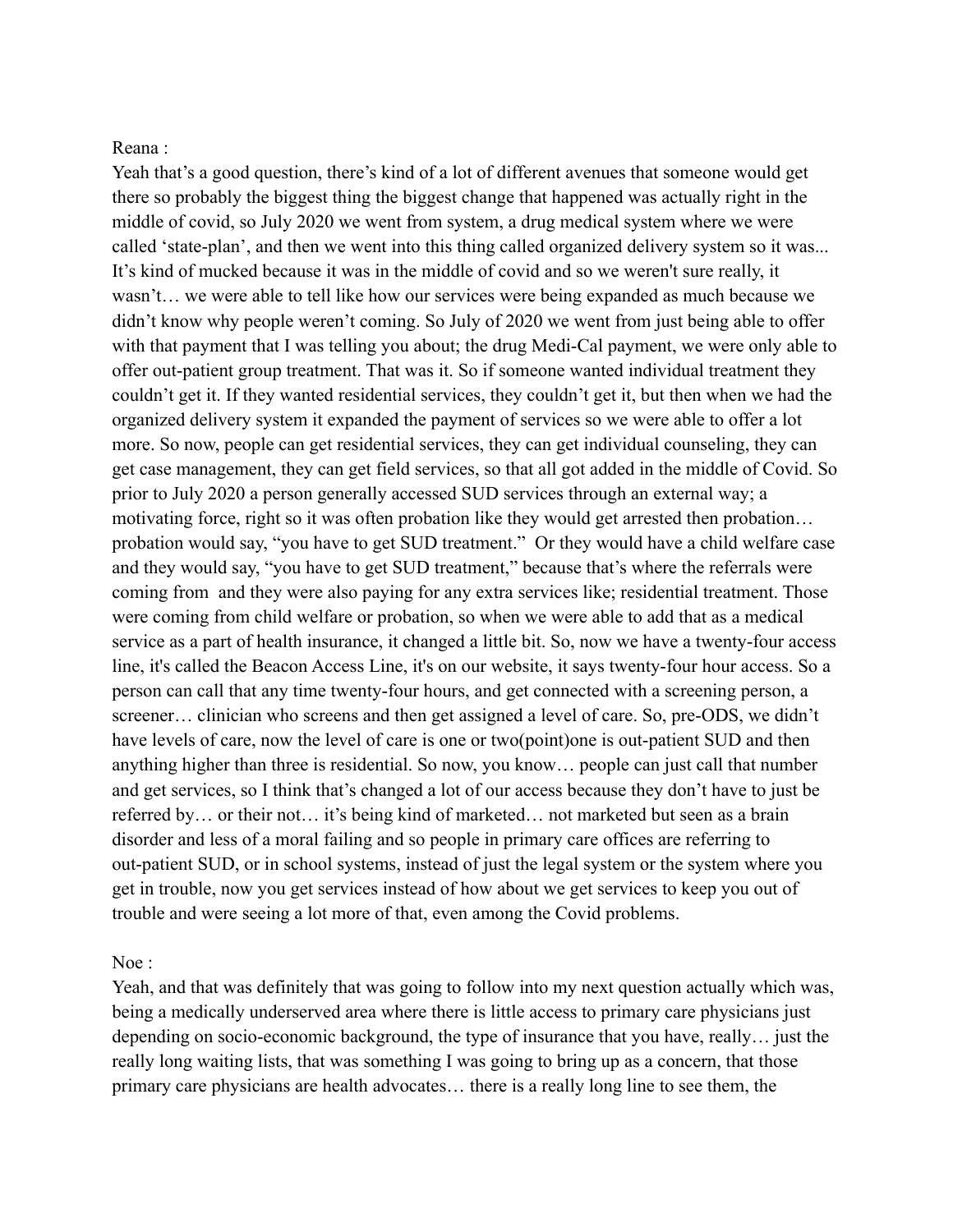concern about who can make those judgement calls regarding whether people need to receive adequate care for those substance abuse issues, but that pretty much answered the..

#### Reana :

Yeah, they don't… so they just need to call that number now, you know there doesn't really need to be a very arduous referral process, anyone can self refer. Parents can refer their kids or you could… if you saw someone on the street that was like, " I just wish I could get substance abuse services!" you could say, "Oh! Here's a twenty-four hour number, let's call this together." So, it's a lot different than before it was more challenging.

#### Noe :

Yeah, and those out-patient services that have now been expanded, are they now online platforms? Like zoom? How do those work out at home at people's residences?

## Reana:

It kind of depends, so we… right at the pandemic started we transitioned all of our groups to zoom, so were doing and still primarily group treatment because for SUD services, groups are really indicated as best practice. People are not only learning from a facilitator, but really from learning from each other and their listening to each other change and grow and help each other. So groups are still the best way to go even though we can do these other services, so we transitioned all of our services to zoom and then we added case management and alot of that is through the phone or telehealth and then we added field services with the adolescents, which has been great, so it is a little bit different, but adults are still doing most of their groups on zoom but where doing in-person individual services so all of our one-on-ones are in person, in-person assessments, in-person treatment plans and then in our adolescent program , everything is in person, so they're actually going into the field to meet the adolescents and meet them at school or at home because they weren't really connecting to the telehealth and the groups so the expansion has been a lot more helpful for the adolescents since they weren't able to do anything but groups before and they weren't liking that, since they don't like to talk around each other as much, or just not very social and that's expanded a lot, we're doing a lot more stuff with adolescents than we did, but the thing I tried to do which I thought would be really cool, if we put giant TV's in the group rooms to do a hybrid because you would think that the clients would want to be in-person, but it turns out they got all these reasons why they don't want to be in person so they… and its hard with SUD services because it's like… is that because they're using and they dont want us to see them or is it because their really afraid of Covid, so we've been struggling with that and we're still kind of struggling with that so we're trying to offer more in-person groups at least once a month, once every couple of times. I had with the giant TV's… had this idea where we do, who wanted to come to group in-person would be in-person and then we would have… like we're doing Zoom, right, but hasn't really taken off and I'm not sure why. I think, the clients are saying they don't want to do in-person since they don't want to wear a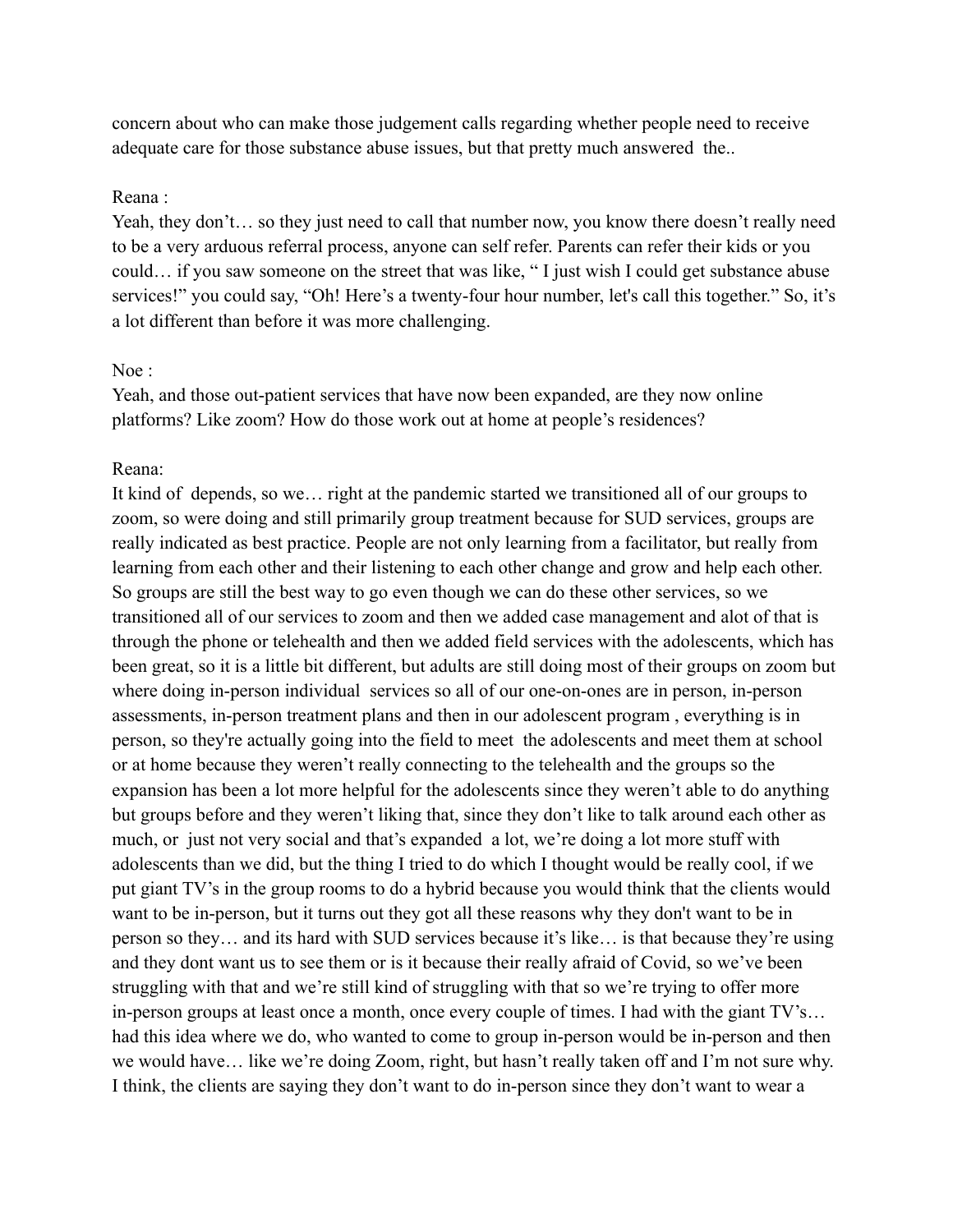mask for ninety minutes, our groups are ninety minutes, and that's like non-negotiable, they have to wear a mask and we don't do the social distancing anymore in groups… they can sit near each other, but they have to have a mask and so a lot of them are using that as the reason they don't want to do in-person groups, so we had some outside groups without masks, that seemed to go over okay. Yeah, that's the struggle and it's also like some people's - the level of comfort around Covid, some people are like, "Yeah, no problem… bring it on… you know it's a hoax" and then the other people are like, " Oh my gosh, I'm going to kill my family," and so that's a struggle when we really want to provide group treatment because there are so many different.. Yeah.

# Noe :

I can imagine that for a lot of people, I guess… they could be more comfortable doing it from home since you do it from a place where your most comfortable. Wether it's your bedroom, your living room, or… I'm in right now, I'm in the garage… That's the place that there's less noise because my mom's daycare… It's a lot of background noise so I need somewhere silent and comfortable so I go here, but I totally understand and those programs, I know there's some that are focused on helping transgenered youth, and at-rick youth in general, moms through the Healthy Mom's program, but I'm also interested in learning a little bit more about the programs that help people that maybe don't speak English, that come from different backgrounds and how have those people been helped or addressed locally?

## Reana :

Yeah, it's very challenging because when we were doing in-person we would have in-person interpreters come to the groups and so we've recently been kind of working on having translators like during the group, were working with IT to get that going, so it can translate during the audio-sessions, like a transcript, but I think were still just have gone with, when someone does… where it's challenging to have the interpreter in the group and doing that on zoom that we're just doing those individually, but honestly we don't enough of a need to have a whole group… like ideally in a perfect world, we would have all the spanish speaking with a bilingual facilitator but we don't have enough people who need meet that criteria, want that. So we end up just piecing it together and doing individual work generally, but when we were meeting in person more we did have in-person interpreters, so I think we will bring that back once we're in the groups more.

# Noe :

Yeah, and just out of curiosity the facilitators who organize the meetings in... in-group settings, are they social workers? Or what is their particular background,

# Paula :

So for the SUD groups it is both, we usually have well there primarily substitute substance abuse counselors, so their certified substitute substance abuse counselors but for like Healthy Mom's all of their groups also have licensed clinicians and for the adult dual recovery, because it'd dual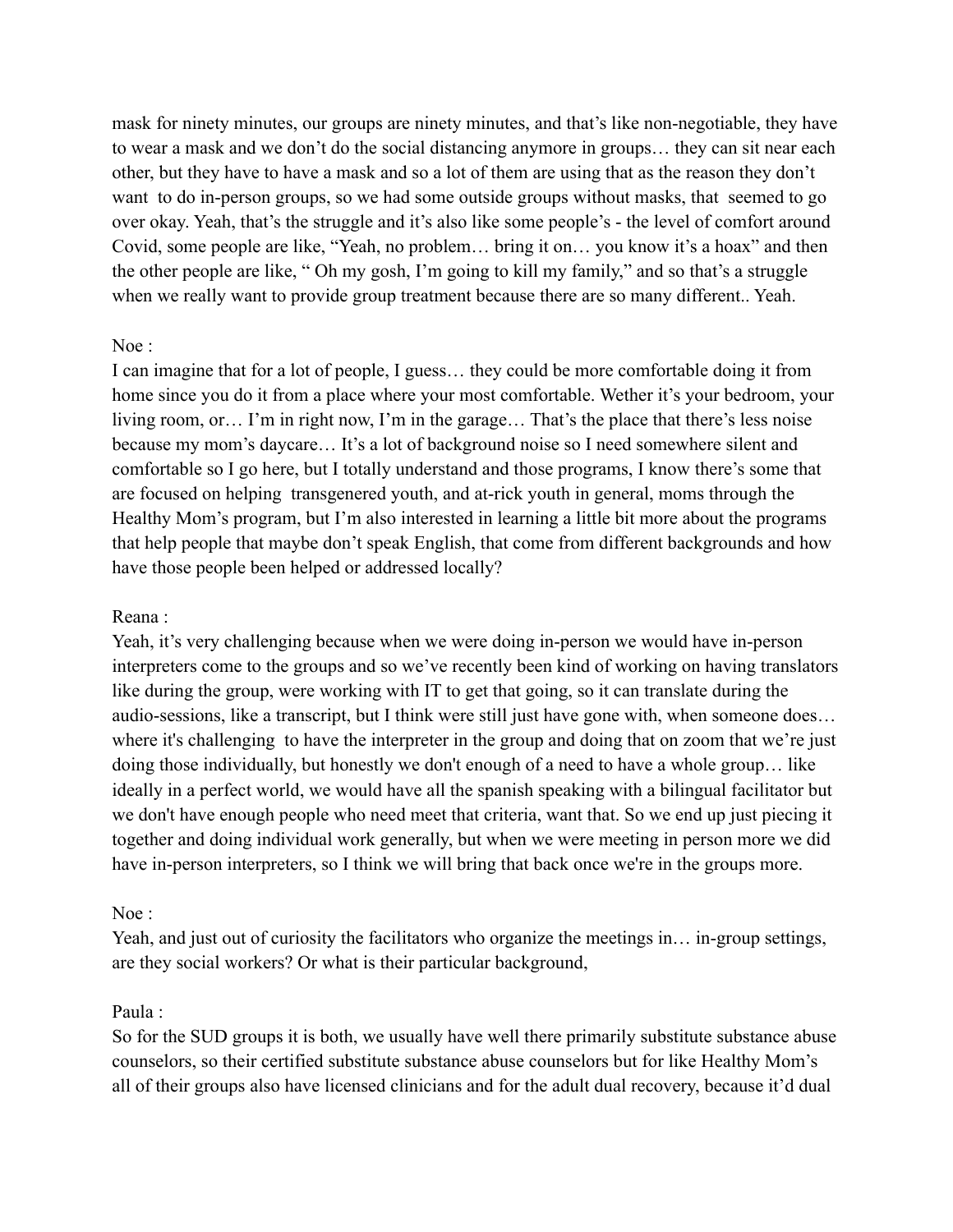recovery they both have a licensed clinician, for the adolescents they are SUD counselors, but their supervisors of licensed, so they should be able to take on any mental health challenges that someone might have or help refer them out, but their primarily in my programs SUD counselors.

#### Noe :

Yes, and on the national level something that I've been very curious to see how it's translating and how it looks like locally I was reading an article actually on the cdc's website that in 2019 there was around seventy-one thousand drug overdoses that involve opioids and we know that here locally synthetic opioids like fentanyl have made a really big impact in a very bad way I believe thirty-three deaths up to date have been related to fentanyl overdoses here locally, and I was wondering why have we been seeing this uptake in alternative drugs here locally?

#### Reana :

Yeah well I think that fentanyl, it's because there's more fentanyl. So you know prior to that it took a lot more heroin to overdose, but now that fentanyl is in so many things that it's a lot easier to overdose. So I don't know if there's really been a change in you know anything that's happened differently other than that there's more fentanyl you know and also it could also be coupled with you know maybe what that website was indicating or that article I read that too was that because the pandemic people are using alone that could be something that is happening that could increase overdose that's one of the big roles when you use the harm reduction rules ever use alone always have Narcan and so perhaps some of those things went out the window because people are spending a lot more time alone but it's just because of fentanyl increase and also having the fentanyl and meth the fentanyl and coke the fentanyl and everything crushed pills it's pretty frightening and we've got our case managers have several test kits they distribute everyone is Narcan train everyone has nor can I have Narcan in my fruit basket right now I just took some home I used to have some in my purse but I don't go places that often so yeah I think it's education I love that HACHR is also working on it they're great we've got from public health they have Narcan and the syringe exchange but it's a scary thing it really is and it's so preventable I hate that it's so preventable and it's killing our community members

#### Noe :

… and I read that on the national level as well there is this uptake in drug use even though I guess some people have said it's harder to get drugs right now because of covid shutdown but also at the same time covid drug use has remained consistent and so why do we see people sort of even in these times where it's harder to get drugs why are we seeing them still using them ? Is it the isolation? I know we spoke about that briefly or is it an unhealthy coping mechanism that were just seeing develop into an even bigger problem?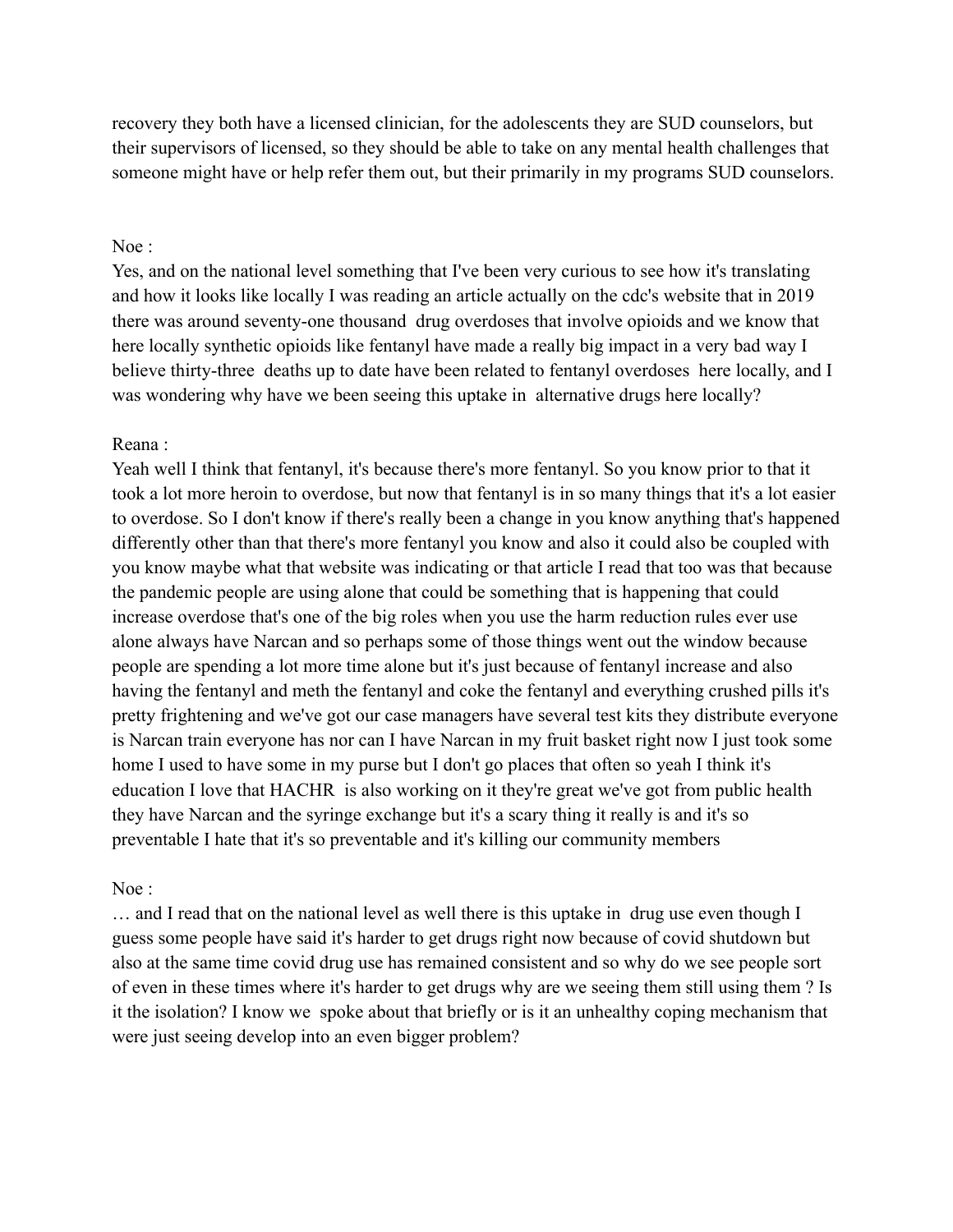## Reana :

Probably and from my perspective the people that are using drugs are still the same people that used drugs so maybe the ones in the pandemic that are using more drugs are maybe using people that weren't using drugs pre-pandemic and are now we're probably always drinking and decided to drink more from my perspective my thing is that like we still have the same numbers that we had before, so I'm not really sure maybe the people who using drugs because of the isolation haven't reached out for treatment yet you know because I haven't really noticed a huge increase in requests for services but that doesn't mean that people aren't using and not requesting services but we can't help people if they're not asking for help you know like knocking on everyone's door and being " are you sure your…" Just from anecdotally watching all the Tick-Tock videos… and all the housewives are drinking wine everyday people are… as far as alcohol I'm sure that's going to just for my own friend group I feel like they're drinking more  $SO...$ 

## Noe:

No, I can imagine that there's a stigma with hard drugs that are not necessarily taken recreationally but with a codependent relationship, you know I can imagine that for the typical family with a mother and father and uncle who lives next door there's a stigma of saying hey neighbor I need help I need the resources that I can get so, what kind of groups have we been seeing... Is there any group that has disproportionately been more affected? I know you said people are using drugs now are the same people that probably used drugs before covid, but are we seeing any disproportionate or a statistics showing that there's a group of people?

# Reana :

Well I think just generally disproportionate in our community is our Native American indigenous population definitely has a higher percentage of children in the child welfare system then their population would indicate and that's probably the same around substances but I can't say that we've got a particular population that's changed at all during covid, were primarily a caucasian county and that's who we're treating like I said we do have have some sometimes we will have some spanish speakers that will need that interpretive service but other than that we've got a pretty high percentage of natives is that are referred to this system from both the child welfare system and the legal system as probably just indicative of colonisation over the centuries and that's the thing that disparity needs a lot of attention and we do have that one program that's helping with that but there should definitely be more.

## Noe :

And the tribes do they sort of deal… do they have their own programs for substance abuse?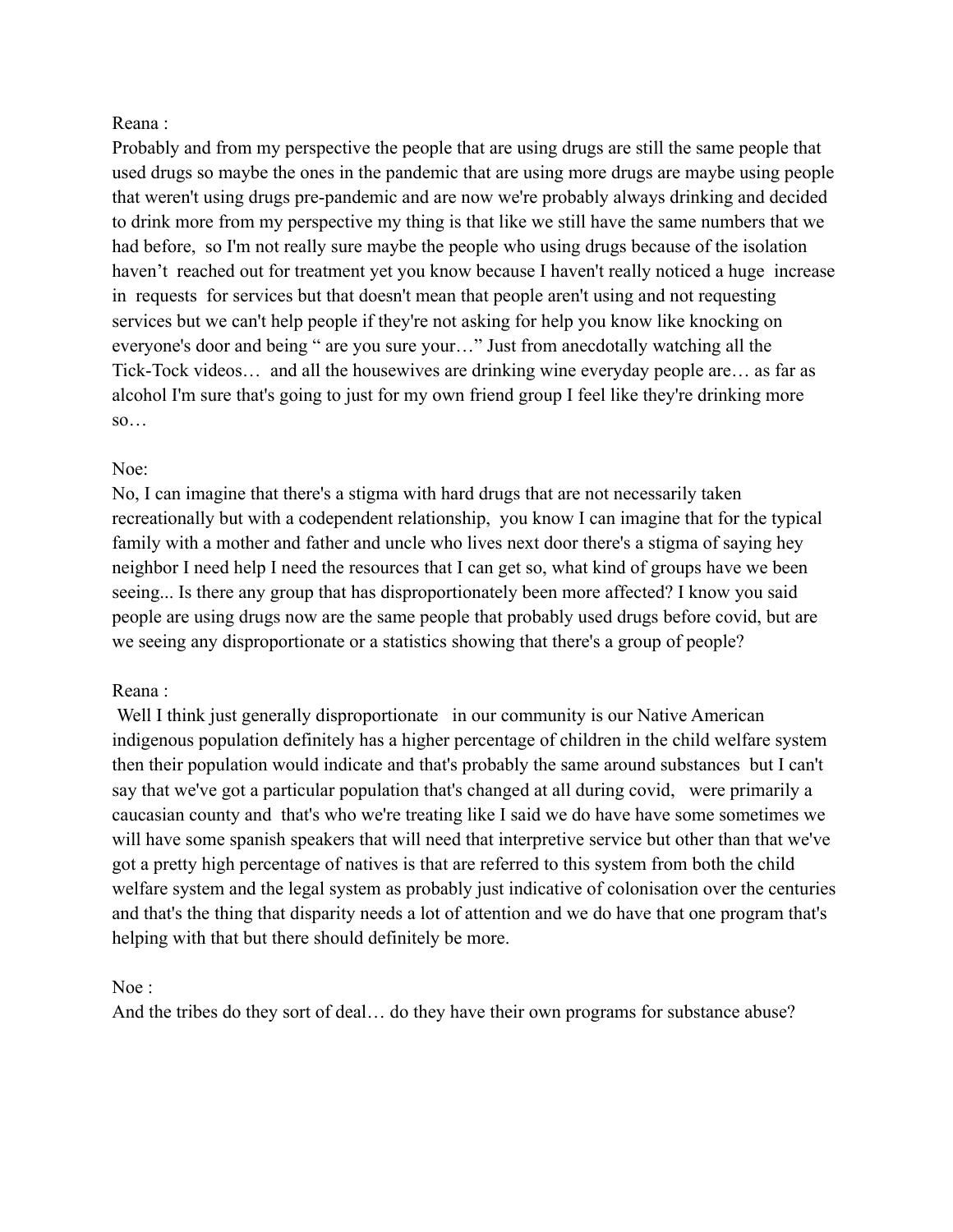## Reana :

Yeah they do, they really do which is great and along with that reform we have with direct Medi-Cal the tribal entities can get money also so they've got a bunch of money from the state opioid response and they've gotten grants for that and to help and there has been a lot more medication system treatments for the native communities and also education around overdose that's been something that's probably... Doesn't keep up with the needs, there's probably all these people using and overdosing, but at the same time that people are being trained and educated on how to do it but it's almost not fast enough right so now we make sure that all the native treatment facilities are Narcan trained and offered them training but it took a while so ideally we'll start seeing results go down but we still have a high percentage that get out of jail and use and can still overdose and that connection there's lots of programs that are trying to strengthen that to go from straight to jail to treatment so that would be helpful because that's where a lot of people end up… with overdosing.

# Noe :

Yes and with the county is there a partnership or is there a mutual understanding with indigenous tribes if they need the support… if they need, I'm not sure what the right word would it here be but if they needed the guidance And backed up by the county is there sort of …

## Reana :

Yeah, Absolutely yeah so we do work with all of the different tribes and supporting them we have case managers that help their case managers and we have native clients that go back and forth so we definitely do try to keep that connection strong.

# Noe :

And you mentioned the federal money that is sort of granted to the programs and how have we been saying that money be applied here locally. I mean does it help offset the row over work programs or how is it being applied to help the people?

# Reana:

Let's see so specifically when we did get a big response grant for medications treatment in the jail so that's offered now, it didn't used to be. So now when somebody goes into jail on some soboxone which is a medicated assisted treatment then they can continue that in jail instead of being detoxed from it. We have, now there is Aegis Treatment Center where they do medication-assisted treatment they just came about a year-and-a-half ago so during covid and that's been huge they have new 250 clients that are now on methadone so there's methadone in the community that didn't use to be here and that was paid for with a state grant at the beginning, I mean a federal grant through the state. Let's see the tribal programs, they were able to offer like some telehealth medication-assisted treatment for their clients like the ones that were out in the eastern south county, and nd we've used it at DHHS for training at staff like how to do trauma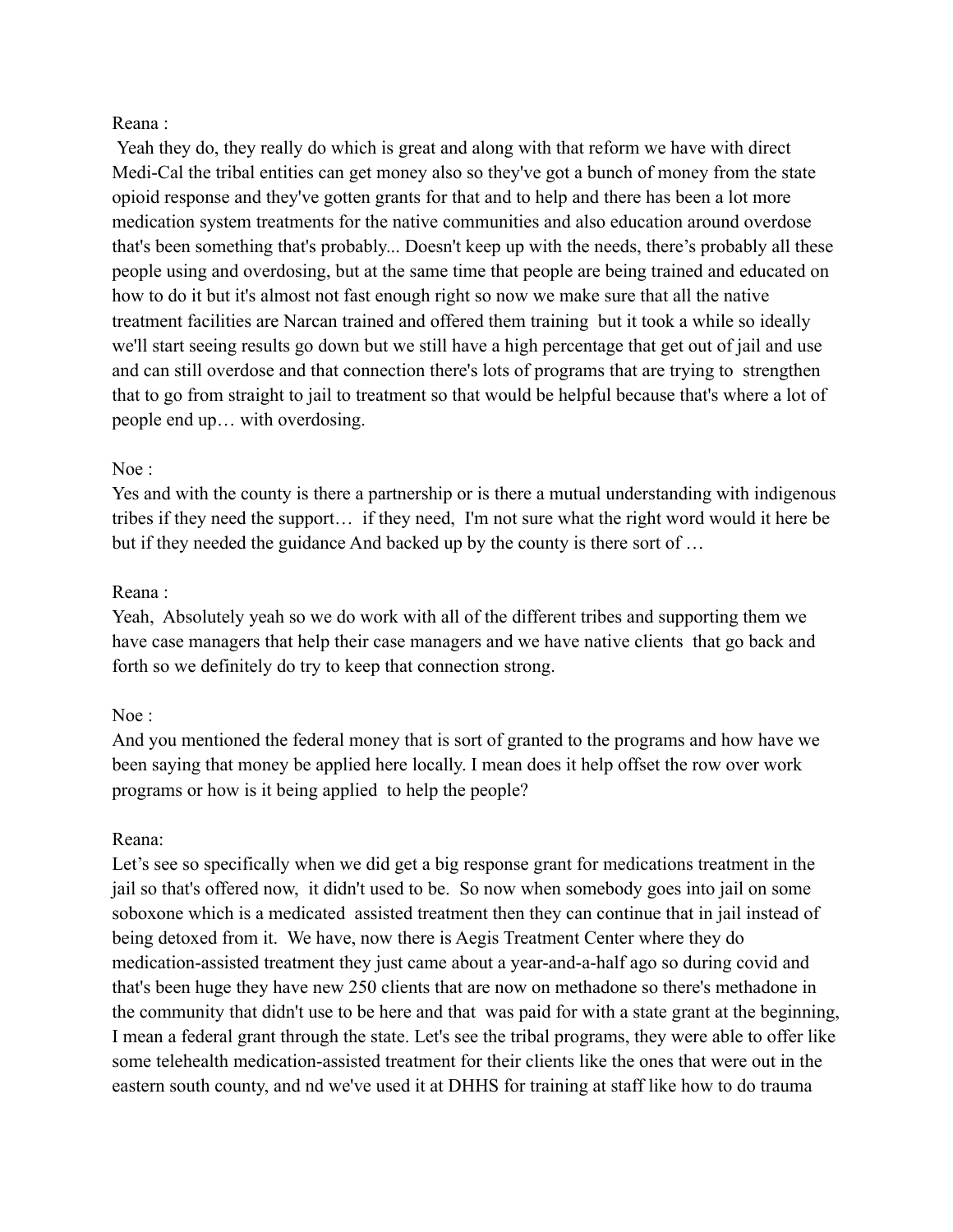response groups we had some trainers come out for that. What else, yeah I don't know if we got… Well, I used it to get the telehealth equipment, that was at a specific Telehealth Grant to help get Telehealth for the SUD programs but it's mostly been focused on medications assisted treatment so because that's the way to keep people from overdosing and dying it's to give them this medications assisted treatment like Suboxone or Methadone is so a lot of that Federal funding went to open those programs and so now really even if someone can't get into open door they can go to Aegis or if Open Door has a waiting list for a suboxone now you can go to Aegis, they can go to Crossroads, they can go to Waterfront, they can go to HATCHR they can go to the IPA. There's lots more places where you can get to medications assisted treatment whereas 2 years ago it was only Open Door. So that's been helpful.

#### Noe :

…And talking about that potential to still grow and how federal funds have allowed those programs to extend where are we right now with oh, how do I say this, this is kind of a conceptual question it's really interesting. The potential to grow, I would believe is still there. I mean there are still services we probably lack that we need, what would those services be here locally?

#### Reana :

Yeah that's a good question so basically we joined as regional model so I were organized delivery system so I we had for the county was regional so we had seven counties that are all together and they're under partnership health care and partnership health care is a manager healthcare so if somebody in Modoc County needs residential services and there's no residential providers and Modoc they get sent to us maybe or two somewhere in Shasta that something like that so we have this region and ideally the region were supposed to offer this array of services so it needs to include narcotic treatment programs which we have in all of the counties, so that's not a gap. They need to be able to offer residential programs and detox perinatal residential, youth residential, and then intensive out-patient and regular out-patient, so in the spanning region we have all of those things, but we don't really have them right in our county so we don't have youth residential here if an adolescent in Humboldt needs youth needs residential we can provide that if they have Medi-Cal for free for their insurance but they would have to go to like southern California or we might be able to contact someone from the Bay Area is so we don't have anywhere and our seven-county region that is youth residential so that's a gap, perinatal residential another gap so we offer it as a benefit but they have to go and our southern region we have a perinatal region I think it's in I want to say Shasta County but there's only one and it's not local so if someone wants to stay close to their family and stay here we don't have any perinatal residential in Humboldt, but it's still a benefit so if someone came to me and said I think I new perinatal residential I would be able to help connect them to it but it just wouldn't be in our county yeah those are our two biggest gaps while the other gap is probably co-occurring, co-occurring disorders so if someone needs a residential for a dual diagnosis like severe mental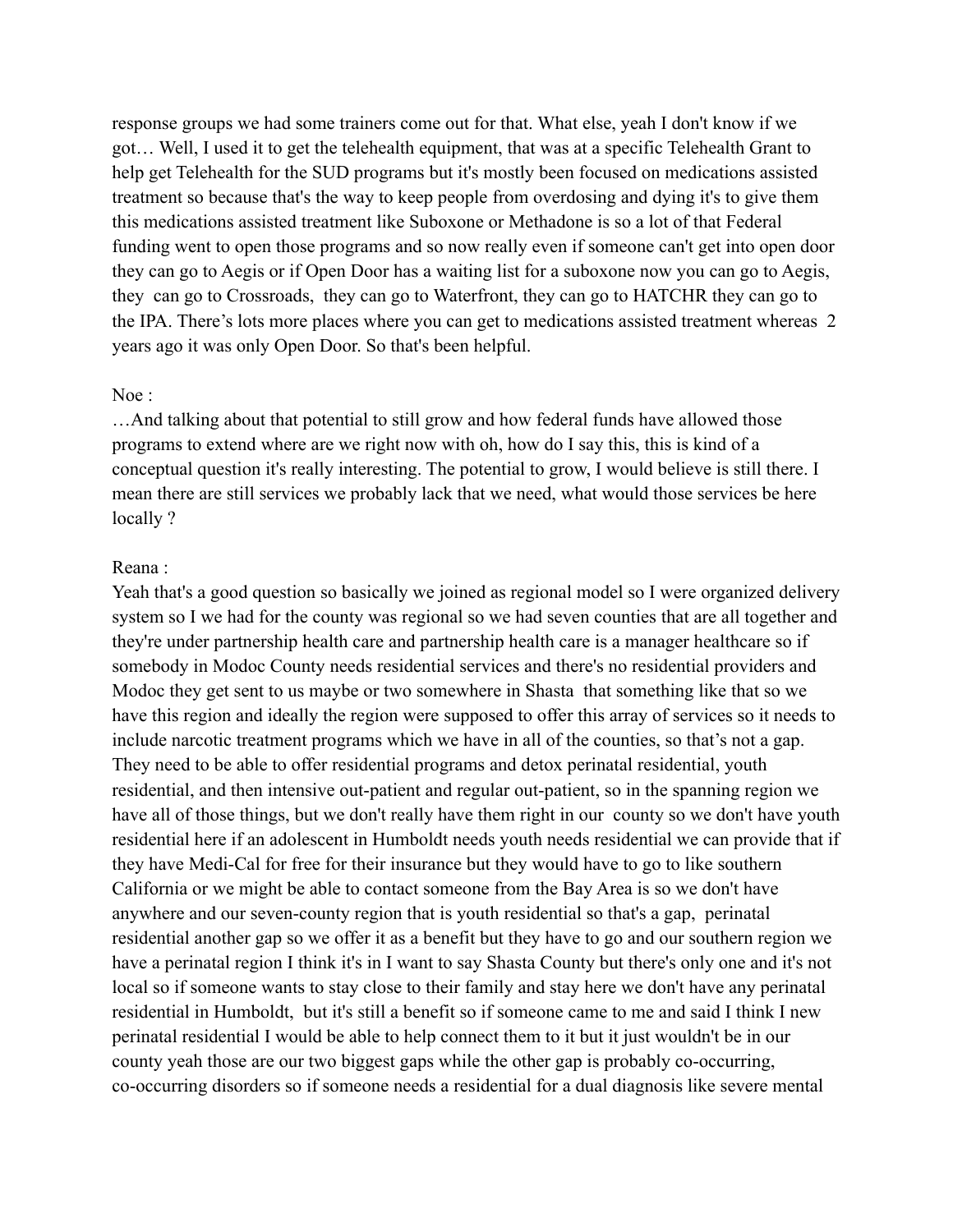illness and severe substance abuse we don't really have a place for them, they can go to Waterfront if they're stable on their meds and you know... a really long list of criteria to Waterfront which is our local residential who provides 3.5 level of Healthcare which is higher than the other two Crossroads and HRC. If someone has a severe mental illness that's a bit of a struggle to find a good spot for them and I know that lots of people who would love us to have that but it takes someone who is really dedicated to opening a huge facility and focusing on people with severe mental illness and that's a hard task so we don't really have that, so we have to piece things together so sometimes they can go to Waterfront sometimes they can go toOne of the out-of-county providers Crossroads will take some folks too but we don't have like this, if we had this dream place it would be this 40 bed facility nearby on a lake, for people with special mental health and they had their own rooms, but that's a gap.

## Noe :

Yes, and are there any organizations available right now that sort of champion or want that or where are we with the future of providing this kind of services for people ?

## Reana :

Yeah, like those three residential gaps, so partnership health care there are the care manage plan that everyone kind of has so everyone with Medi-Cal generally gets assigned to Partnership and Partnership is the champion and they're like hey we're at managing this southern region we know we have these caps so they're the ones really trying to find those contracts for closer youth residential they've offered some grants for people to increase their mental health dual diagnosis enrollment, so there trying to either take their existing providers and have them add a dual diagnosis component or a periental component by offering incentives, so were not there yet, but that the state even the department of health care services has a big… goal of offering just across California because it's not just tumble we're definitely lacking youth residential, perinatal, and dual diagnosis, so the day is like yeah co-occurring, we'll pay for it, these two have a lot of wacky rules like the primary has to be mental health in order for us to access Medi-Cal or stuff like that, so they just had these barriers... so they're dropping a lot of their barriers around what they will pay for, so I think that's going to help, so the future is definitely more integrated, more continued care, it's just that bureaucracies are like super slow so I think that the future is bright but right this second sometimes it's challenging to get special populations those services they need.

## Noe :

It definitely sounds like here locally… I feel like Humboldt country definitely has the tools to deal with stuff within the normal human realm of despair, but when It comes to those bigger issues as you mentioned at least other communities are able to help and fill in those gaps and it's really kind of like that battle of being a rural Northern California, it's it's hard for everyone to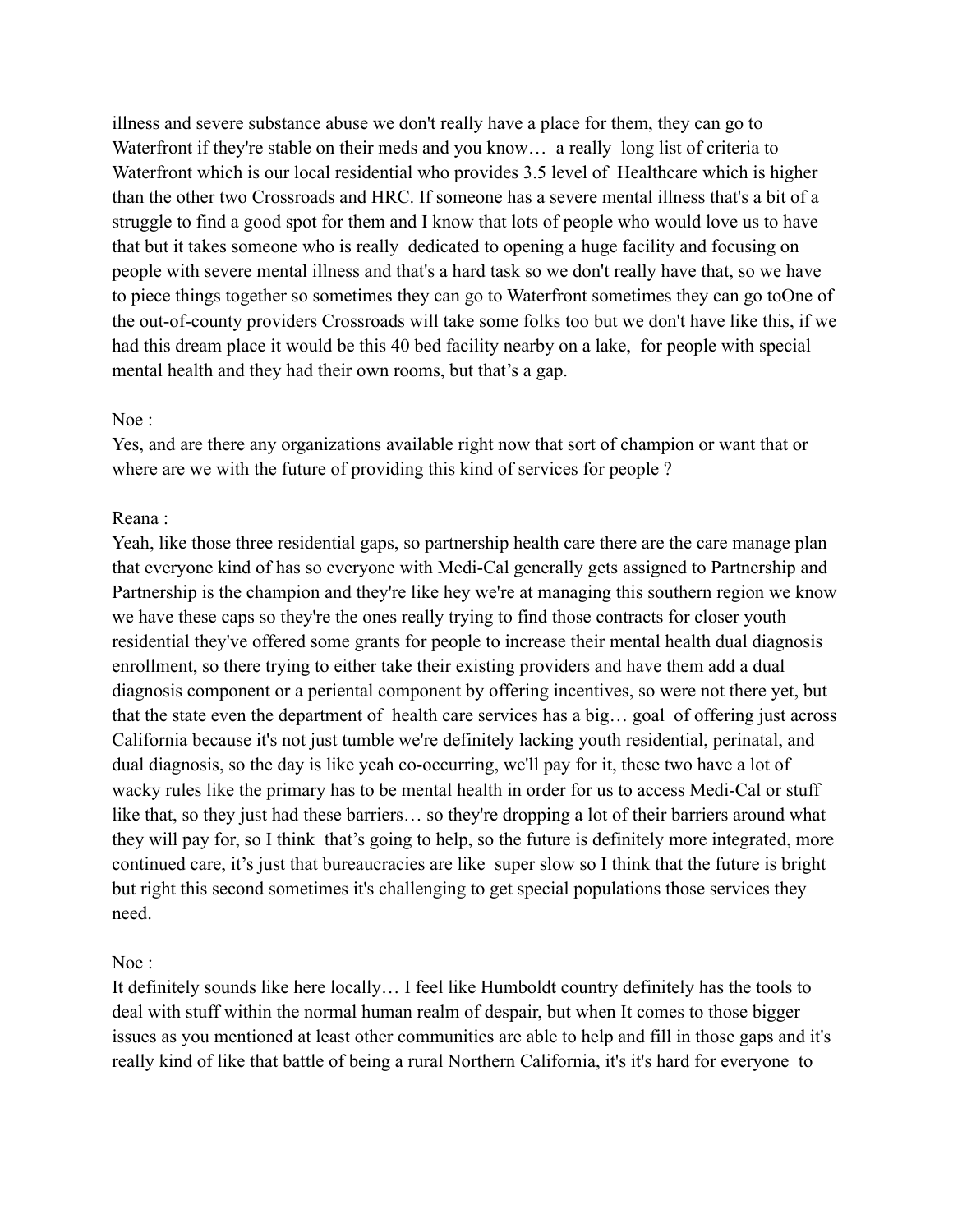get any kind of service not just any kind of mental health, but dental, physical and it's interesting To see how this plays into that specific branch of of health.

## Reana :

Like you said, with dental; it's way easier to get Residential SUD treatment than a dentist, and I'm sure of that because my son just had to drive… I don't know where, like another county so we are doing better than dental, yay

# Noe :

People in the university, just students my age they have to drive to Redding or they have to drive almost back home to get a dentist which is … when you're from Los Angeles or other places where they are that seems kind of frustrating to say the least so I can imagine that when you're in those dire situations, really life or death situations when you need that kind of support and you need that kind of program that's going to meet you where you're at and we don't have it locally that's scary for the person on the other side whether there's a program for them which is terrible for sure. How have we been seeing people of different ages sort of battle substance abuse here locally? I know that people of all ages use different drugs and there's not one specific drug for a specific age group but how has the county been feeling with people are just different demographics?

# Reana :

Yeah, well we definitely, I know for me… I have those three programs so I got one that specializes in adolescence, one that specializes in mom's, and one that specializes in adults, we might have a bit of a gap with older adults, and maybe that transition age, so we do partner with transgender youth with is TAY, and we did have a bit of substance program kind of going with them and ideally that would be strengthened because I do see the value and like having everyone in the right group, and a right group for everyone. So obviously someone who's nineteen and their group with a bunch of people who are fifty, they're not going to get the same out of that as if were in a group with people who were more their age and where they can identify. So it's in our adult system we do have different groups, we have women's groups, men's groups, co-occurring groups, group for people who grew up in the legal system, but we haven't had the numbers to really split it out in the adults so we really just had to under ninteen but that other, we don't have say five or six people to do their own group of older adults or other group of translations youths so we end up putting them in oh, I've added all those different groups in the past and maybe if is allow or people just graduated and we didn't have anyone to come in and that's just the nature of a rural place you know sometimes you're a group of a bunch of people because there's not enough for you to be in your own group.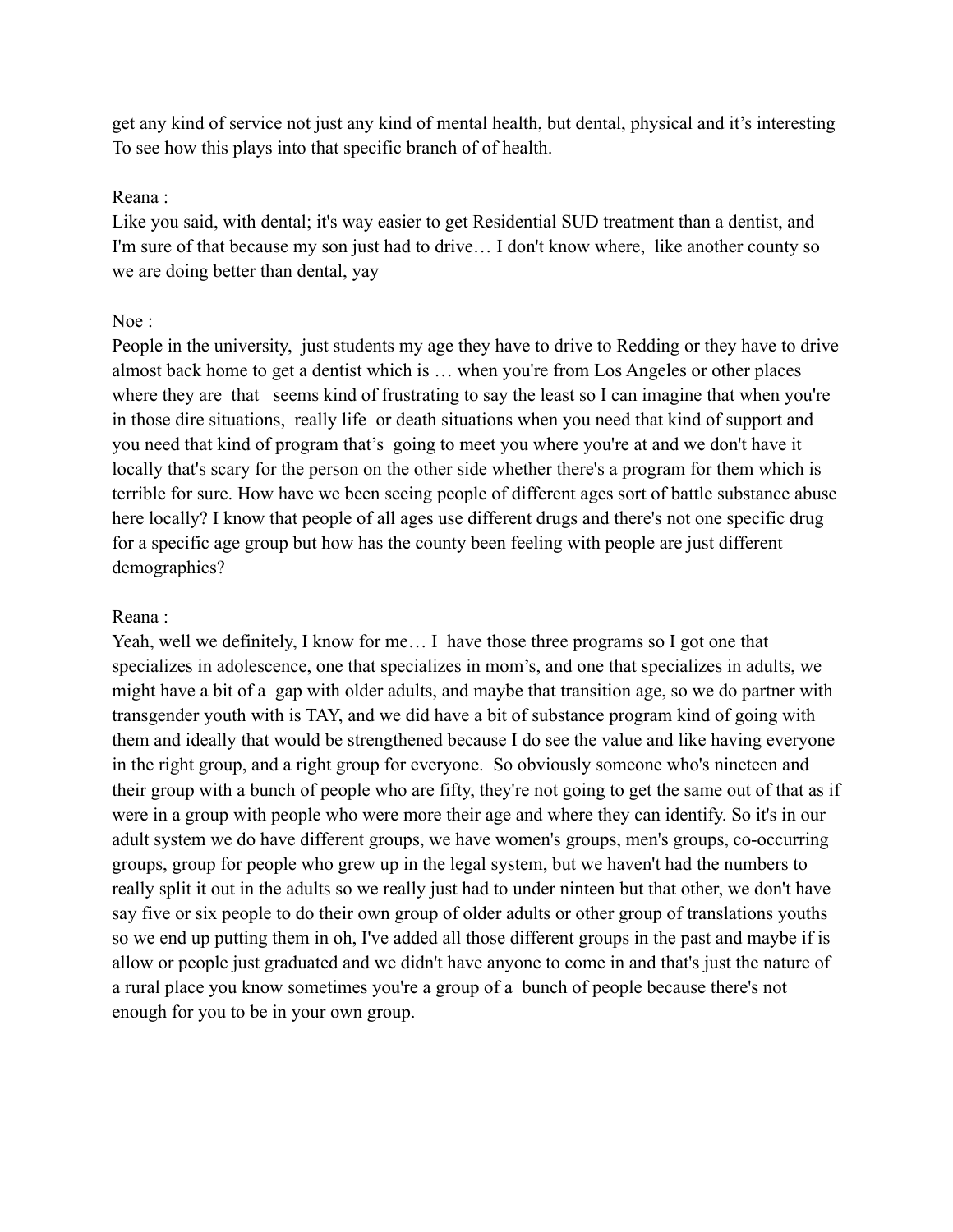## Noe :

... And I know we have a lack of therapists who accept Medi-Cal and there's a lack of psychologists as well as so I can imagine that there's also a challenge with post-care as well as people graduate from those programs, are they also having to be sent out to be out of the area to receive care or how does it look like for them?

#### Reana :

No, there is care here, yeah it's just not like you were saying specialty for their age necessarily so they will just be in a group with adults. And we in the county also have a staffing shortage is just like as you were saying with the professionals such as dentists and doctors, just like the state a clinical licensed social worker can make twice as much money in LA, and be able to fly anywhere they want in a day. So we have a hard time attracting those professionals and especially wanting them to work with the county because we do deal with in-person work, we don't do a lot of telehealth, we do, but we also do a lot of in-person, so if someone just wants to do telehealth they can go to the community and just do telehealth as a therapist, but county SUD programs are like no, this is SUD you need to see in-person, were not just going to have an SUD program that's through telehealth and the clinicians are able to kind of choose if they don't want to do things in person so we have a lot of folks that way.

#### Noe :

No, I definitely understand just to take a look at the last group of vulnerable people that I'm really curious to learn about here locally, because I mean… driving through town you see them and it's people who experience homelessness and I know that in parks that we have issues with needles that are used and there's been a lot of controversial conversations about whether or not the county should provide, I mean what are they called, the stations for safe injections, and I know that for me it's difficult because I truly wasn't able to find a lot of information on that but for homeless people or people who experience homelessness and Humboldt County is there programs at sort of address them at that level of concern about safe injection and what does it look like ?

#### Reana :

Yeah, definitely well so, have you talked to HACHR(The Humboldt Area Center for Harm Reduction), they are pretty fantastic when it comes to syringe supply… I mean syringe exchange and having a place for people who are experiencing homelessness to get safe supplies and to work on harm reduction. I have a group in one of my programs that's a harm reduction group, so it's for people actively using drugs or alcohol and without a clear intention to quit anytime soon, so I think just having those open conversations about safe use, and as I said we offer, there's fentanyl test strips, and we give everyone narcan and we do a lot of education, we have in the Public Health brand, they do a van that goes out and does syringe exchange and we have a